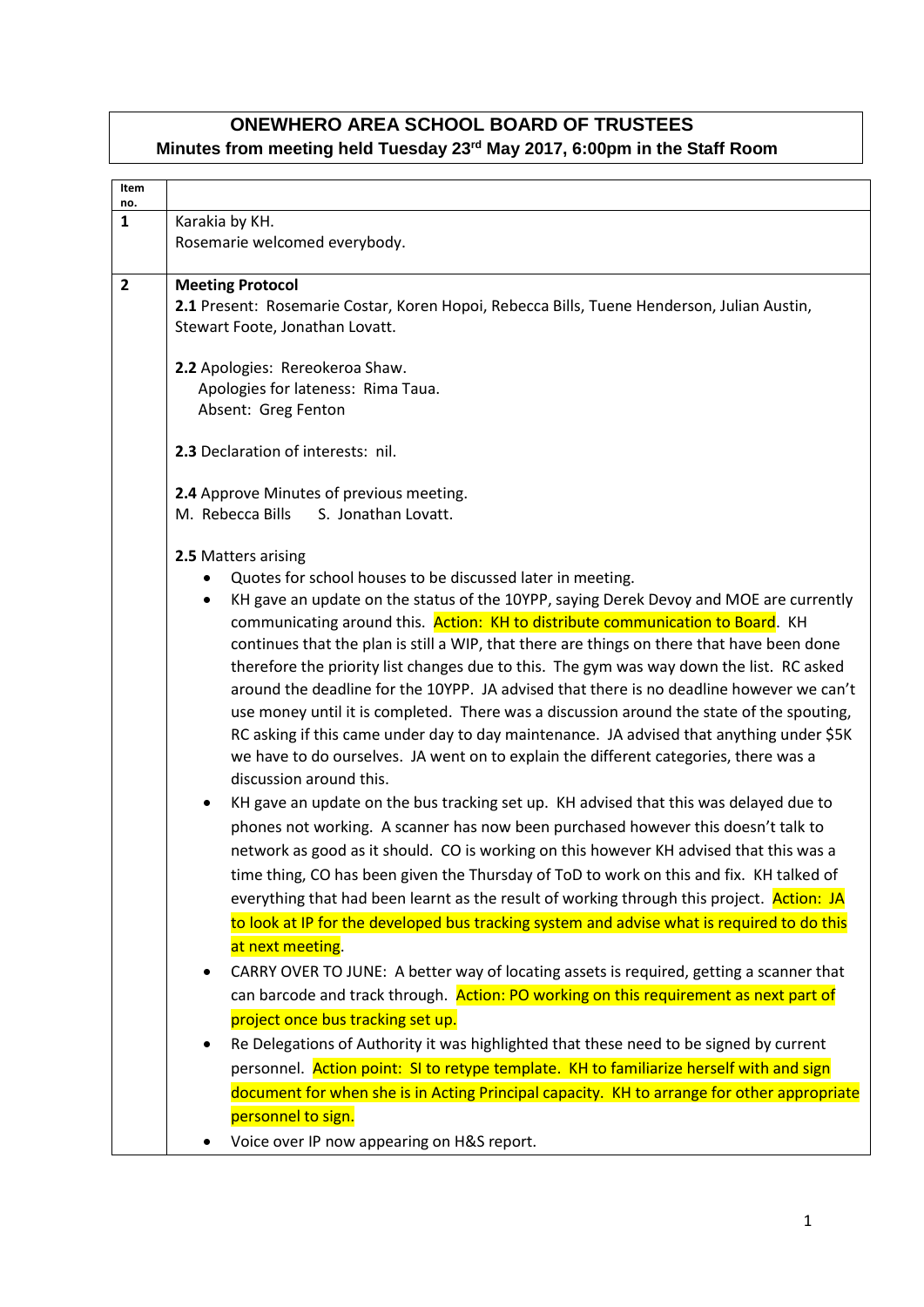|   | $\bullet$ | There was a discussion around the next Hui and a curriculum survey and the timing of this.                                                                                 |
|---|-----------|----------------------------------------------------------------------------------------------------------------------------------------------------------------------------|
|   |           | The following was agreed to:                                                                                                                                               |
|   |           | Minute:                                                                                                                                                                    |
|   |           |                                                                                                                                                                            |
|   |           | (1) A curriculum survey needs to be completed. This will be held over until the new                                                                                        |
|   |           | Principal is appointed and developed by the Principal & senior leadership team.                                                                                            |
|   |           | (2) A Hui can be set meantime in response to the initial Eat & Greet Hui and feedback                                                                                      |
|   |           | gathered to discuss the 3 other points that were agreed to by the Board at the March                                                                                       |
|   |           | meeting.                                                                                                                                                                   |
|   |           | KH advised the MOE's response around if we are able to (legally) ask any student who is                                                                                    |
|   |           | out of zone and wishing to come to OAS for: Criminal history, academic and learning<br>difficulties. Action: KH to give SI a copy to put in Board docs file for meeting.   |
|   |           | RC spoke of workshops / PD for the Board and SLT around Finance, Stand-down and                                                                                            |
|   |           | Suspensions etc. There was a discussion around this. It was decided that the first one                                                                                     |
|   |           | should be the Stand-down and Suspensions as this is where school is most at risk and the                                                                                   |
|   |           | priority. A discussion took place around timing to suit everyone with the consensus being                                                                                  |
|   |           | after school (5pm) on a Monday, Wednesday or Thursday.                                                                                                                     |
|   | ٠         | Re feedback on changing of the assembly time on a Monday morning to a Monday                                                                                               |
|   |           | afternoon, KH advised that she thought she had organised this for Parent Teacher                                                                                           |
|   |           | interviews but realised she hadn't. KH advised that a notice went out today and it was<br>also detailed in the newsletter last week. Feedback from students was also being |
|   |           | gathered. Action: KH to present feedback at the June meeting.                                                                                                              |
|   | $\bullet$ | There was a discussion around the Code of Conduct. It was decided to make the minor                                                                                        |
|   |           | suggestions that NZSTA recommended to the existing one which did not change content.                                                                                       |
|   |           | Action: Once changes made the new version to be given to any new employee starting.                                                                                        |
|   | $\bullet$ | KH confirmed HA / JA had compiled a list of what chemicals are used / stored at school.                                                                                    |
|   |           | KH also advised that DC was working on a list of the dangerous chemicals stored in school                                                                                  |
|   |           | labs. There are some chemicals that have been there a long time that DC is working on                                                                                      |
|   |           | identifying. RC talked around the need and importance of having these for Fire Brigade                                                                                     |
|   |           | and also Safety Data sheets.                                                                                                                                               |
|   |           | It was confirmed that GF had made contact with EDSOL and that they had already met<br>with DM and KH.                                                                      |
|   |           |                                                                                                                                                                            |
| 3 |           | <b>Strategic decisions</b>                                                                                                                                                 |
|   |           | 3.1 Review of Policy: Employer Responsibility - carry over to June meeting.                                                                                                |
|   |           | 3.2 There was a discussion about the policies for assurance:                                                                                                               |
|   |           | EEO Policy to be worked through and GF/KH to advise next meeting.                                                                                                          |
|   | ٠         | Vetting requirements for non-teachers to be worked through and GF/KH to advise next                                                                                        |
|   |           | meeting.                                                                                                                                                                   |
|   | ٠         | 10 Year Property plan to be worked through and GF/KH to advise next meeting.                                                                                               |
|   | $\bullet$ | Risk management to be worked through and GF/KH to advise next meeting.                                                                                                     |
|   |           | Medicines, minor/moderate injuries or illness to be worked through and GF/KH to advise                                                                                     |
|   |           | next meeting.                                                                                                                                                              |
|   |           | Minute: Assurance of the length of the school year was given by KH this meeting.                                                                                           |
|   |           | 3.3 Development of the following policies discussed.                                                                                                                       |
|   | ٠         | School house policy.                                                                                                                                                       |
|   | ٠         | School vehicle policy.                                                                                                                                                     |
|   |           | Action: RB to check to see if School Docs have templates that we can build from.                                                                                           |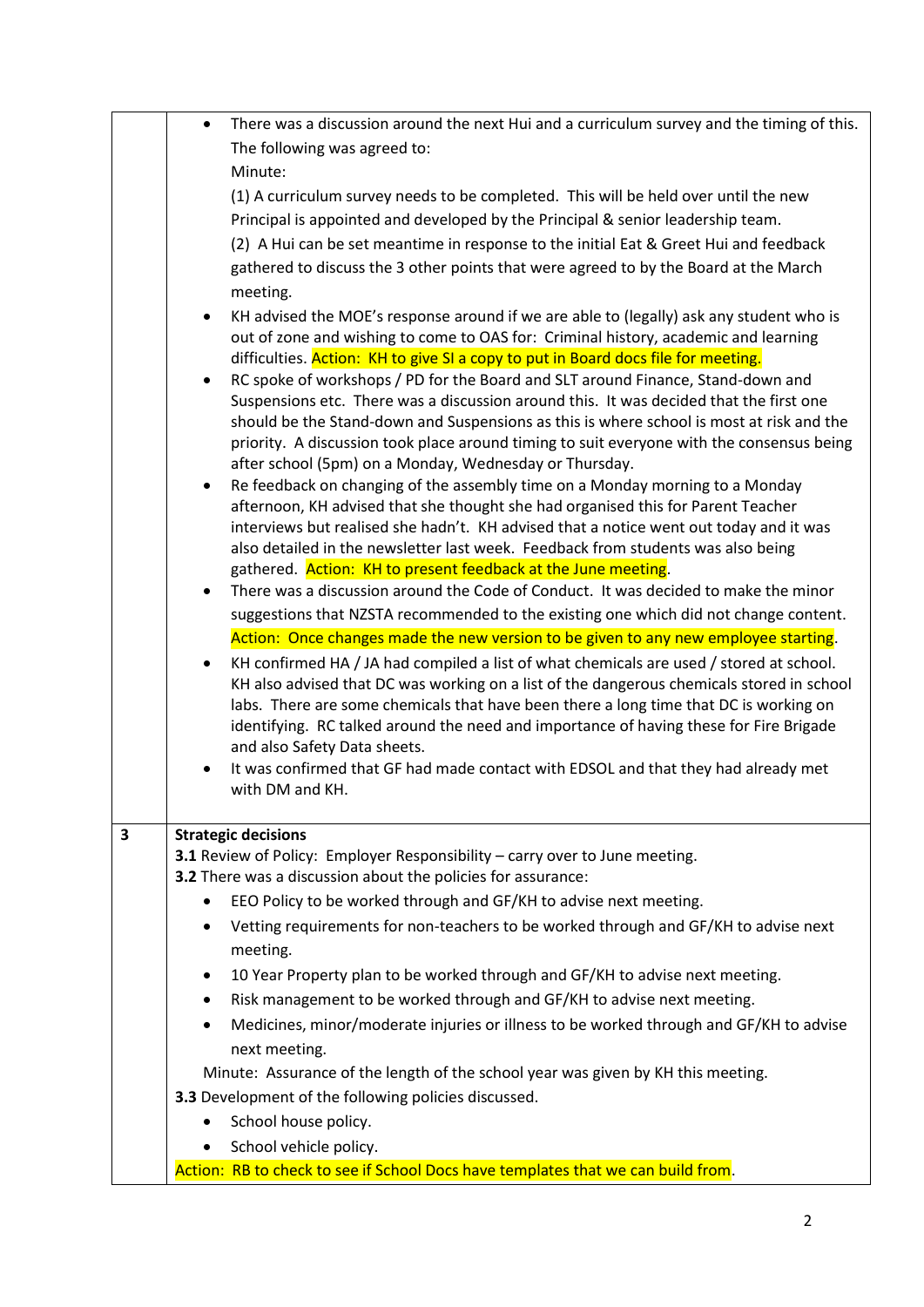| $\overline{\mathbf{4}}$ | <b>Strategic discussions</b>                                                                         |
|-------------------------|------------------------------------------------------------------------------------------------------|
|                         | 4.1 Principal's report was tabled.                                                                   |
|                         | M. Koren Hopoi.<br>S. Rosemarie Costar.                                                              |
|                         | RC asked if everyone had read and if there were any questions for KH. RC asked around the new        |
|                         | structures that had been put in place with regards to meeting NCEA deadlines. KH explained           |
|                         | these, talking about when deadlines are missed, now a letter goes straight home to parents and no    |
|                         | extensions being granted. TH gave her perspective as a student on the changes.                       |
|                         |                                                                                                      |
|                         | JA asked around the Office Admin recruitment, KH advised that there was a large volume of            |
|                         | applicants for this role. JA suggested that the personnel committee sit in on interviews. JA stating |
|                         | the importance of stability. RC asked if KH was happy with for this to happen. KH responded to       |
|                         | say she would be happy for this to happen. Action: KH to set dates and advise the personnel          |
|                         | subcommittee so a member can attend.                                                                 |
|                         | KH gave an update on Counties Power causing hold up with fixing heating in the new block in          |
|                         | Science labs and Fishbowl.                                                                           |
|                         | 4.2 Senco Report for Q1, 2017 tabled. There was a discussion around this. It was decided that this   |
|                         | be completed at the end of each term to establish if additional resources are required. Action: KH   |
|                         | to pass this feedback on to SLT / SENCO.                                                             |
|                         | There was a discussion around the student that has been accepted by MOE Behaviour Service but        |
|                         | was having to wait until a facilitator became available. Action: KH to speak to MOE regarding the    |
|                         | wait and push back on this.                                                                          |
|                         | RC reiterated that the school must take all children who are deemed to be within the school zone     |
|                         |                                                                                                      |
|                         | - this is a legal requirement.                                                                       |
|                         | Action: KH to thank JP for her informative report.                                                   |
|                         | 4.3 Identifying Priority Learners - KH presented data snapshot of monitoring student achievement,    |
|                         | there was a discussion around this. There was further discussion around teacher aides and who        |
|                         | are unassigned to a specific student/s to assist the classroom teachers and what years were          |
|                         | covered. The Board want to understand this to be better equipped to make informed decisions          |
|                         | around resources / funding.                                                                          |
|                         | Action: KH to give a breakdown at the June meeting of how the teacher aides are utilised             |
|                         | throughout the school.                                                                               |
|                         |                                                                                                      |
|                         | 4.4 Minute: Edsol have been formally appointed to provide the service of appraising SLT (this        |
|                         | includes Principal and 3 senior leader members). The cost of this service is approx. \$10K per       |
|                         | annum.                                                                                               |
|                         | S. Julian Austin.<br>M. Rosemarie Costar.                                                            |
|                         |                                                                                                      |
|                         | 4.5 The following overnight trips were approved by the Board:                                        |
|                         | Year 7 Port Waikato Environmental Camp<br>٠                                                          |
|                         | Upper North Is. Secondary School Netball Tournament<br>٠                                             |
|                         |                                                                                                      |
|                         | Senior Boys Basketball Qualifier Tournament<br>٠                                                     |
|                         | NZ Area Schools Sports Tournament<br>$\bullet$                                                       |
|                         | Whangamata Sports Exchange<br>$\bullet$                                                              |
|                         | AIMS Games, Tauranga (Yr 7-8)<br>٠                                                                   |
|                         | Level 1 PE trip to Rotorua                                                                           |
|                         | Level 3 Geo trip to Rotorua<br>$\bullet$                                                             |
| 5                       | <b>Monitoring</b>                                                                                    |
|                         | 5.1 Finance Report                                                                                   |
|                         | March and April reports tabled and discussed. The following from the April report to be              |
|                         | investigated as more information is required:                                                        |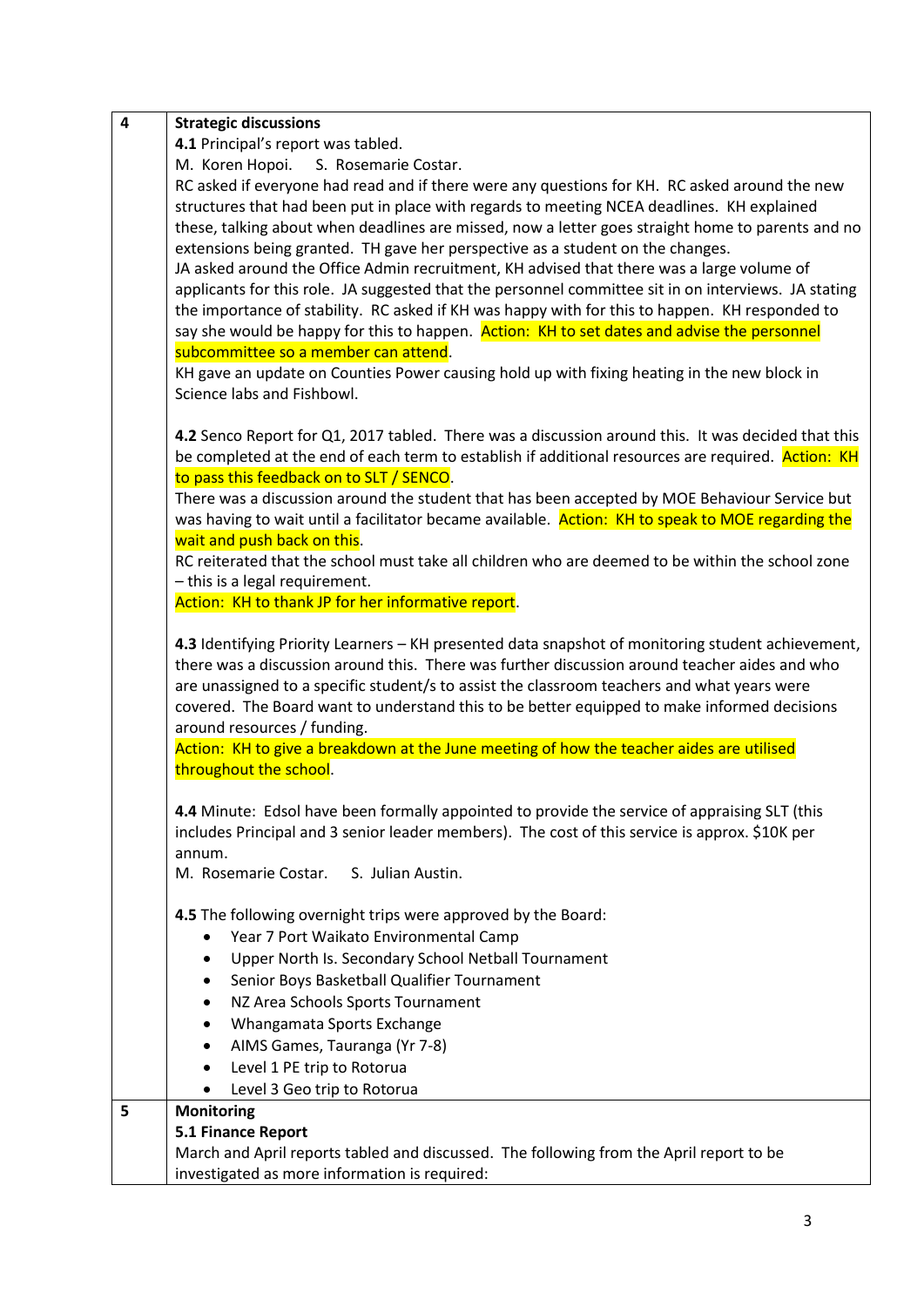Fundraising at -6%; the explanation and action detailed by Edtech to be questioned. General, Finance & Lease costs and Grounds expenditure YTD to be looked at. There was a discussion around the Staff Development %.

The swimming pool budget was noted of particular concern and the question asked as to how this could have been so overspent if delegations were being followed. There was a discussion about delegations, part of authority delegates to SLT with conditions. This is well over annual budget. The Board emphasised that budgets aren't to go over and that they felt things weren't being questioned. The Principal is to manage finance and the budgets to ensure budgets are kept to. It was discussed that the delegation schedule was not being followed and the concerns around this. Action: KH to enforce the schedule. KH to check with SE to see if each HoD gets a budget balance / update each term.

**5.1a 2016 Draft Annual Accounts** were discussed and concerns raised on how the financial position for the 2016 year was reported at the end of last year versus receiving this new update. Action: RC to speak with Edtech to get some understanding on how this has occurred.

### **5.2 Staff Report tabled.**

M. Rebecca Bills. S. Jonathan Lovatt.

There was a discussion around the Kamar conference and the sharing of the information from the staff who attended. The varying levels in which staff detail information in Kamar was discussed. JA noting that the Board want a full picture of a student if they come before the Board, the good stuff needs to be in there and recognised as well. There was a discussion around staff turnover and consistency with how we deal with things.

## **5.3 Student Report tabled.**

M. Tuene Henderson. S. Jonathan Lovatt. TH noted that the Student Leadership camp in Akaroa was not detailed in her report and spoke of the experience highly.

# **5.4 Maori Rep report.**

### **5.5 Health & Safety Report tabled.**

The issue with the alarm system was discussed. Action: KH to check in with SE around the detail of this and then report to MOE.

VoIP was discussed, KH said she has previously spoken to and had quotes for this service. Action: KH to arrange for a provider to come and present the benefits of VoIP to the Board at the June meeting to be able to make an informed decision.

The incident on the 15.05.2017 in the automotive shed was discussed. KH advised that the information in the report was not correct. Minute: the air compressor was not triggered, this was incorrect information.

The floor in the admin office was discussed. Action: KH to look into this and report back. Health & Safety policy referred to under School Audits was discussed. Action point: RB to look at the Health & Safety policy submitted to School Docs versus what is online and report back. The point around the junior swimming pool needing a major repair after cyclone Debbie was

queried. No one at the meeting had any knowledge of this to be able to clarify. Action: KH to investigate issue and look into insurance cover.

It was discussed that the hazard identification list was not in the report. Action: KH to look into and ensure this is included in the reporting.

Bullet point 2 under any other issues regarding break time duties being carried out was discussed. A question was asked if a care card had been raised or how had this come to be in the H&S report. There was a discussion around this being a public document. This point is for management to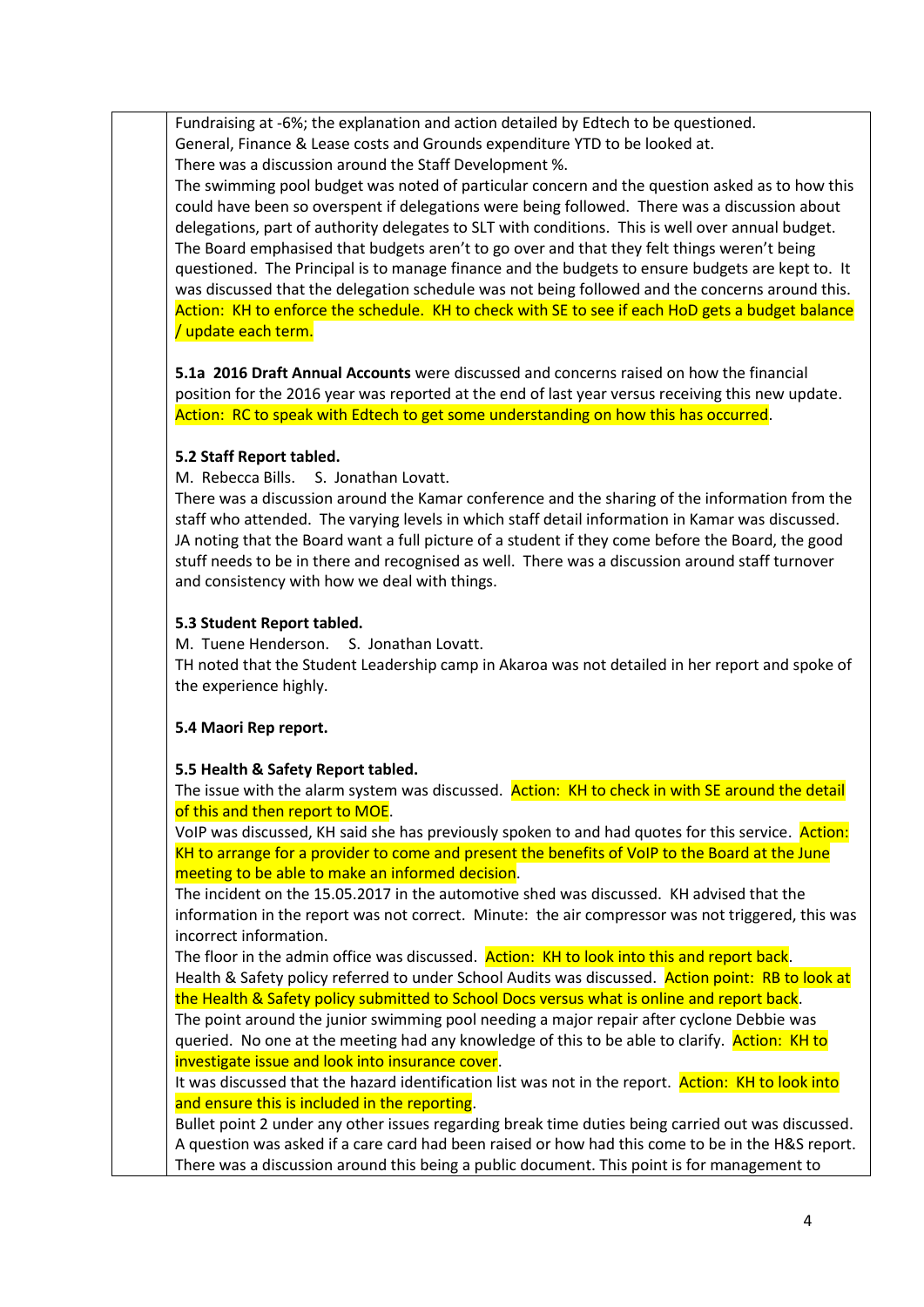|                | resolve if rostered duties are not being completed. Action: KH to investigate and address with        |
|----------------|-------------------------------------------------------------------------------------------------------|
|                | staff if there is an issue with duties not being completed.                                           |
|                | It was discussed and agreed that some of the content being detailed in the H&S report was not         |
|                | appropriate. Action: KH to address this with the H&S committee.                                       |
|                | KH advised she was going to join the H&S committee.                                                   |
| 6              | <b>Inward Correspondence</b>                                                                          |
|                | 6.1 Letter from Leonard Irving re the Onewhero School and Community Hall. RC read letter out.         |
|                | There was a discussion around the gym office space being extended and the impact this had and         |
|                | how this has happened. A new space for the trolley with the bowls and mats on to be allocated         |
|                | asap. Action: KH to make arrangements for storage of the trolley.                                     |
|                | Action: SI to send a letter of response.                                                              |
|                | 6.2 Letter from Helen Elley and Deborah Van Den Berg re Supa Kids Club. RC read letter out and        |
|                | asked if everyone was happy with what the letter proposed. All agreed. Action: SI to send a letter    |
|                | of response.                                                                                          |
|                | 6.3 Letter from the Heart Foundation - Heart Life, Winter 2017 edition.                               |
|                | 6.4 NZSTA - Registering your delegate to the NZSTA Annual General meeting. RC asked if anyone         |
|                | would like to attend. It was decided no delegate would be attending this meeting.                     |
|                | 6.5 Letter from Ted Benton (MOE) read out.                                                            |
|                | 6.6 CLNZ Print Licence.                                                                               |
|                | 6.7 Letter from MOE re banking staffing usage for 2016.                                               |
|                | 6.8 NZ Education Gazette $-10$ April $-$ Vol 96 # 6.                                                  |
|                | 6.9 NZ Education Gazette $-1$ May $-$ Vol 96 # 7.                                                     |
|                | 6.10 NZ Education Gazette $-15$ May $-$ Vol 96 # 8.                                                   |
|                | 6.11 STA News NZSTA - Mar/April 2017, issue 271.                                                      |
|                | 6.12 STA News NZSTA - May 2017, issue 272.                                                            |
| 6A             | <b>Outwards Correspondence</b>                                                                        |
|                | Nil                                                                                                   |
| $\overline{7}$ | <b>General Business</b>                                                                               |
|                |                                                                                                       |
|                | 7.1 Notes from recent NZSTA finance PD. RC asked if everyone had read. There was a discussion         |
|                | around school fees. Action: RC to contact MOE to set up a meeting for RC/KH to meet with a MOE        |
|                | representative who is able to provide guidance around this.                                           |
|                |                                                                                                       |
|                | 7.2 Consultation - Community and Parental, this was discussed in matters arising.                     |
|                | 7.3 Filling the casual vacancy to replace Greg Shortt was discussed. It was decided to fill this      |
|                | vacancy. A discussion is now required to select who the Board would like to see brought on in to      |
|                | this vacant place.                                                                                    |
|                | 7.4 10YPP - this was discussed earlier in meeting.                                                    |
|                |                                                                                                       |
|                | There was a discussion around the school donation fees. Action: KH to speak to SE to check her        |
|                | understanding of the school donation fees over the past 3 years and what instructions were given      |
|                |                                                                                                       |
|                | to SE when invoicing.                                                                                 |
|                |                                                                                                       |
|                | RC advised that she had provided ERO with an update around personnel changes, ERO confirmed           |
|                | they were still scheduled to come in term 4, 2017.                                                    |
|                |                                                                                                       |
|                | A question was asked around out of zone enrolments and the policy / process around this. KH           |
|                | talked through the ballot process, the waiting lists and process associated with the lists. There was |
|                | a discussion around this. KH confirmed no additional out of zone enrolments are accepted except       |